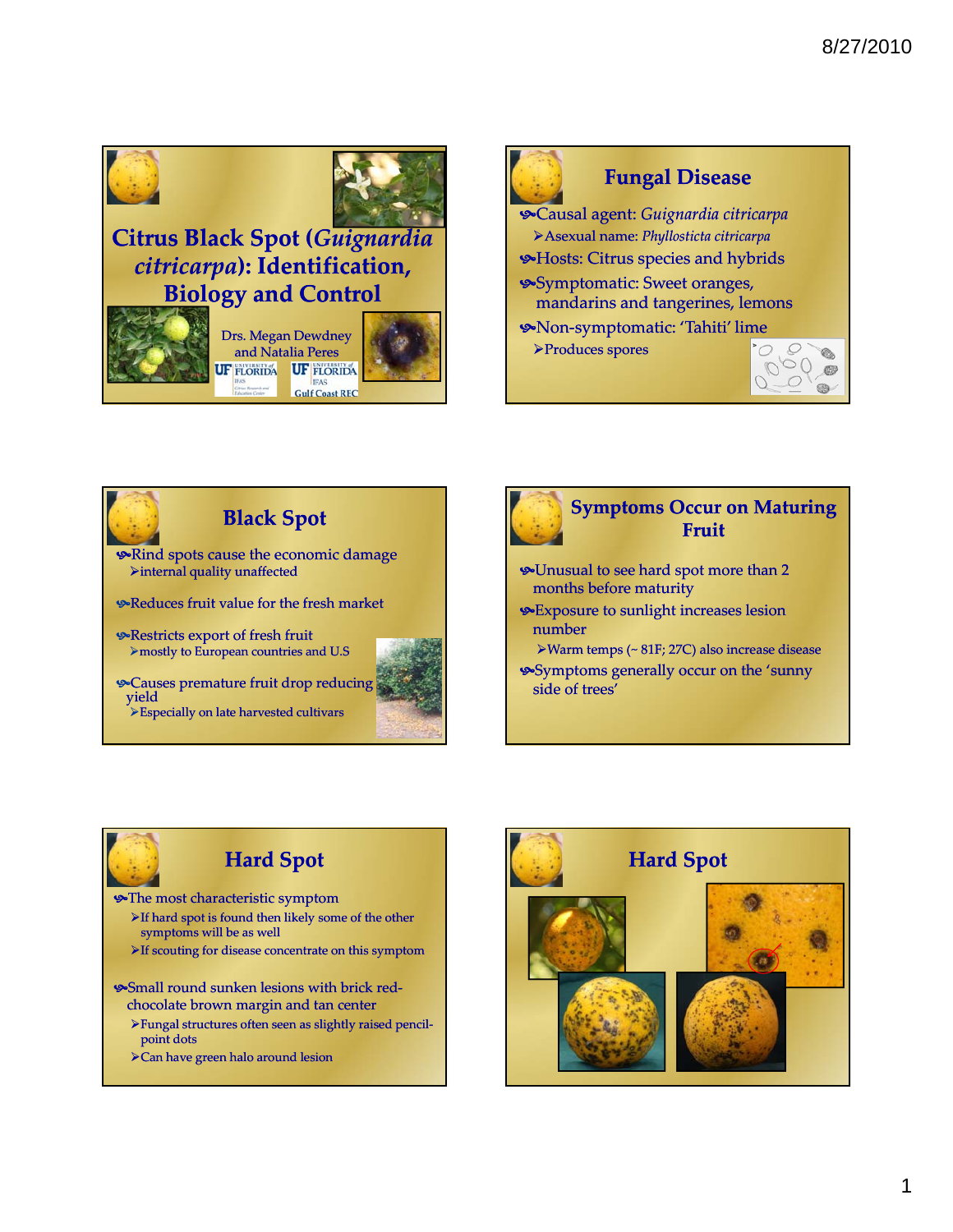

# **False Melanose**

Looks like melanose from a distance Melanose is rough and is quite red

**S**-False melanose is a large number of small slightly raised lesions with a smooth texture

- Usually occurs in heavily infested groves
- Can occur on green fruit
- No fungal structures present
- Can become hard spot later in season





# **Cracked Spot**

Reported to be interaction with rust mite damage

Large, flat, dark brown lesions with raised cracks in their surface

Can become hard spot later in season

Occurs on green and mature fruit



# **Virulent Spot**

Early symptoms small reddish irregularly shaped lesions.

Can develop into either virulent spot or hard spot

- Virulent spot is the expansion and/or fusion of many lesions covering most of fruit surface Many fungal structures present
- Occurs only on mature fruit as well as post harvest in storage

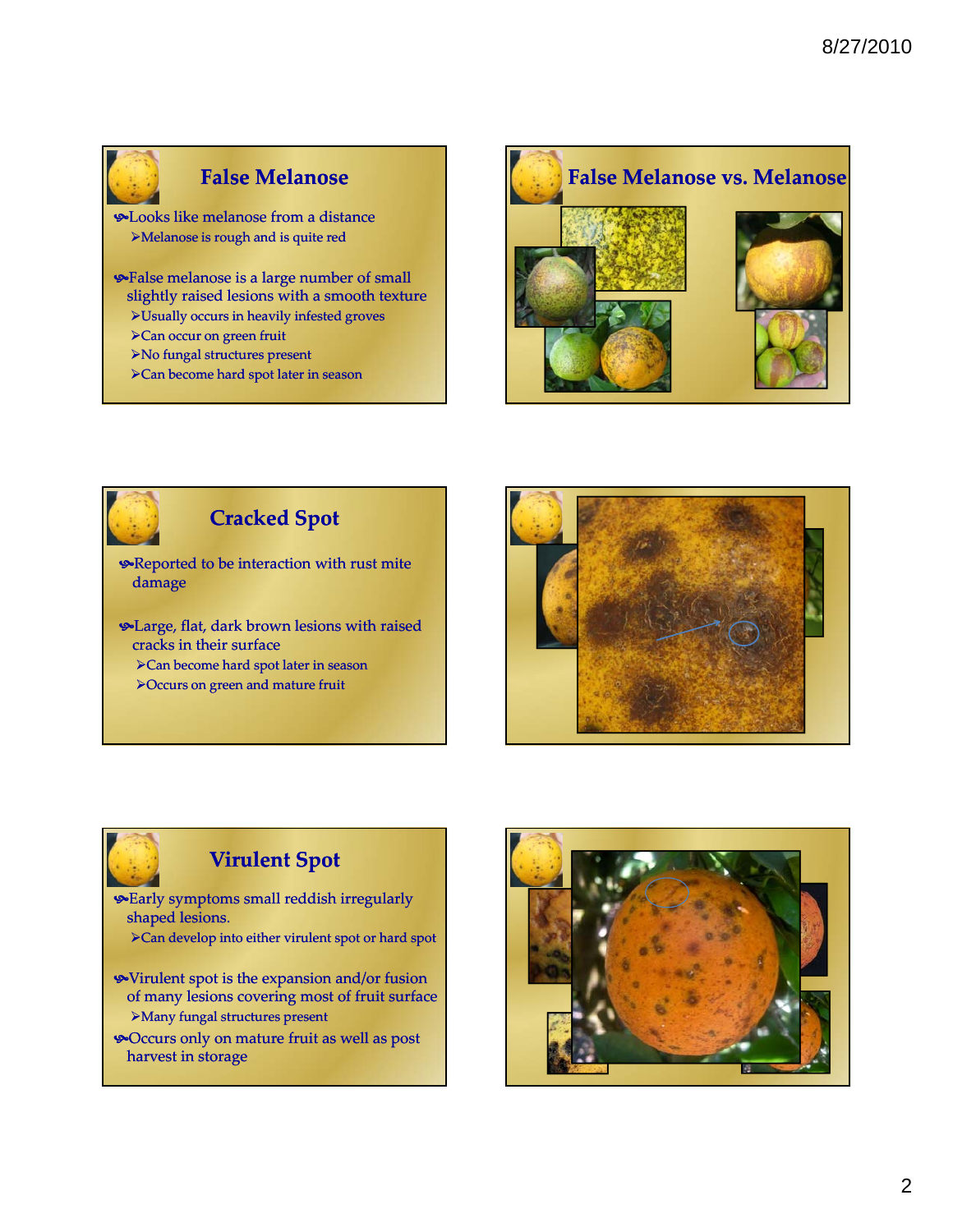## **Leaf and Stem Symptoms**

- Leaf symptoms are uncommon in groves with good control but present when little or no control under taken
	- $\blacktriangleright$  Lesions most commonly found on highly susceptible lemons
	- Can be found on any cultivar

### Small reddish‐brown lesions

- Tan center forms as lesions age
- Old lesions have dark brown margin sometimes with large yellow halo







- Major source of inoculum: decomposing infected leaves on orchard floor (ascospores)
- Additional source of inoculum: lesions on infected fruits, leaves and branches (conidia)
- Means of spread: Wind (ascospores); Water splash (ascospores and conidia)

# **Disease Cycle Highlights cont.**

Optimal conditions for infection: Temperatures 70‐90 F (21 – 32 C) Wetting period 24 ‐ 48h



Symptom expression: 1 – 12 months

Survival of the fungus: leaves, leaf litter branches, fruits and peduncles



Reduce leaf litter to reduce ascospore load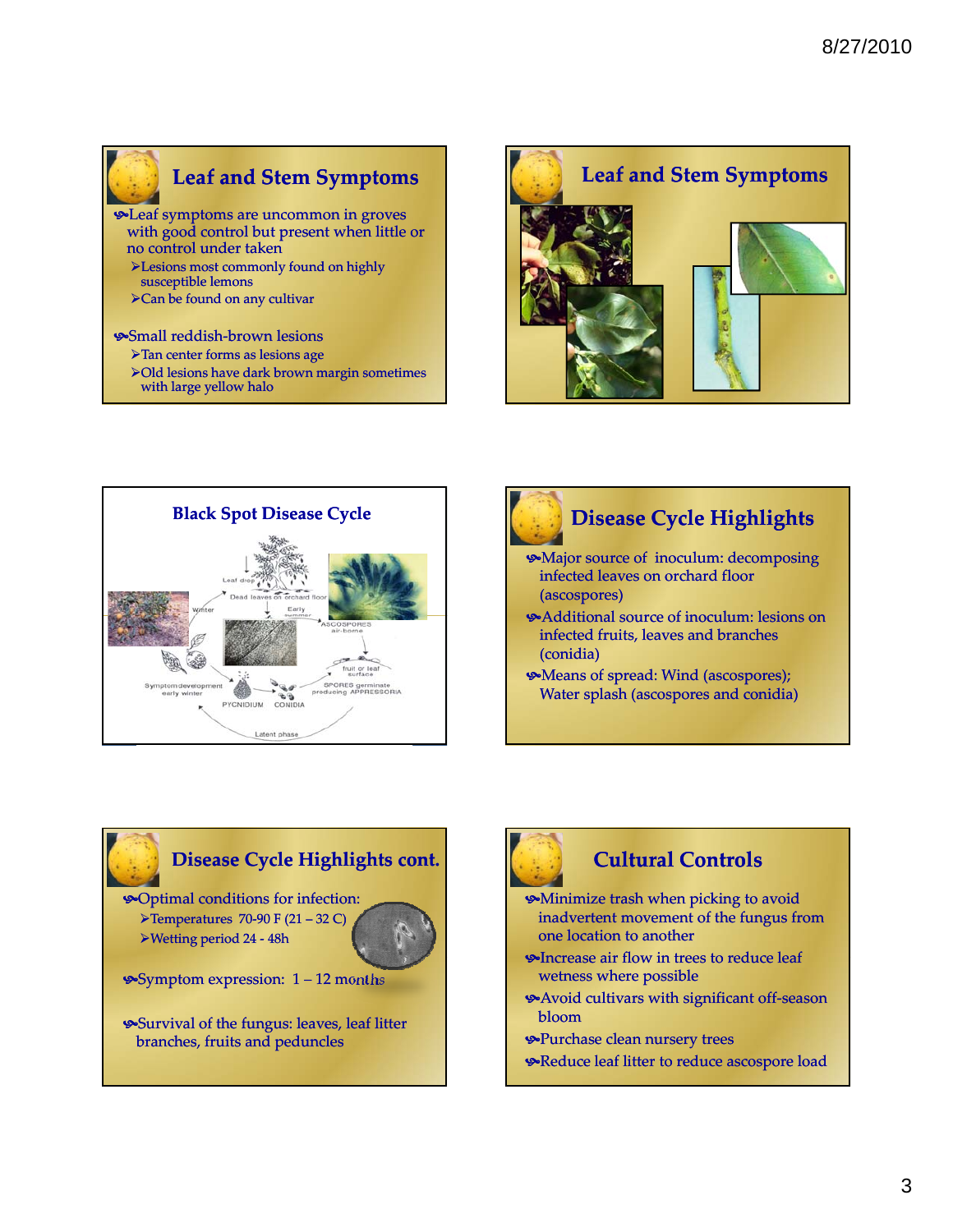# **Leaf Litter Reduction**

- Work done with Greasy spot fungus *Mycosphaerella Mycosphaerella citri*
	- Primary disease causing spores also formed in leaf litter
	- Need to determine effect on *G. citricarpa*
- Found that litter/spores were reduced by 70‐90% with urea (1 application), lime, ammonium sulfate and frequent irrigation
- Source of nitrogen important
	- nitrate little to no effect







| <b>Postharvest</b>                                                                                                                                                                                                                                                                                                                                                                         |                   |                  |                                   |                      |           |
|--------------------------------------------------------------------------------------------------------------------------------------------------------------------------------------------------------------------------------------------------------------------------------------------------------------------------------------------------------------------------------------------|-------------------|------------------|-----------------------------------|----------------------|-----------|
| Table 1. Incidence of postharvest symptoms of citrus black spot (CBS) on stored fruit that had received a preharvest CBS field control program versus none,<br>a banomyl drench treatment immediately after harvest versus none, various packinghouse fungicide treatments, and that were stored at two temperatures <sup>36</sup>                                                         |                   |                  |                                   |                      |           |
| <b>Factor</b>                                                                                                                                                                                                                                                                                                                                                                              | <b>Murcutt</b>    | Valencia (A)     | CBS incidence (%)<br>Valencia (B) | Lemon (A)            | Lemon (B) |
| Field treatment                                                                                                                                                                                                                                                                                                                                                                            | 1.330             | 7.9 <sub>h</sub> |                                   | 6.8h                 |           |
| No field treatment                                                                                                                                                                                                                                                                                                                                                                         | 10.7 <sub>u</sub> | $41.7 +$         |                                   | 41.4 a               |           |
|                                                                                                                                                                                                                                                                                                                                                                                            | (0.0001)          | $-0.0001$        |                                   | $-0.0001$            |           |
| Benomyl drench                                                                                                                                                                                                                                                                                                                                                                             | 5.9               | 34.3             | 13.45                             | 24.3                 |           |
| No drench                                                                                                                                                                                                                                                                                                                                                                                  | 6.1               | 25.2             | 11.0                              | 25.0                 |           |
|                                                                                                                                                                                                                                                                                                                                                                                            | 0.79              | 0.09             | 0.64                              | 0.84                 |           |
| $8^{\circ}$ C                                                                                                                                                                                                                                                                                                                                                                              | 3.4 <sub>h</sub>  | 13.7h            | 7.8 <sub>h</sub>                  | 6.1 h                | 9.4 h     |
| Ambient (15-25°C)                                                                                                                                                                                                                                                                                                                                                                          | 8.7 <sub>u</sub>  | $35.8 +$         | 16.2a                             | 43.9 a               | $17.4 +$  |
|                                                                                                                                                                                                                                                                                                                                                                                            | c0.0001           | $-0.0001 -$      | 0.005                             | 0.0001               | 0.04      |
| Postharvest fungicide                                                                                                                                                                                                                                                                                                                                                                      |                   |                  |                                   |                      |           |
| Wax only                                                                                                                                                                                                                                                                                                                                                                                   | 6.5               | 27.3             | 150                               | 28.6                 | 13.0      |
| Fludiosonil                                                                                                                                                                                                                                                                                                                                                                                | 7.7               | 26.6             | 87                                | 26.1                 | 16.0      |
| Pyrimethanil                                                                                                                                                                                                                                                                                                                                                                               | 5.1               | 21.2             | 14.7                              | 23.8                 | 12.6      |
| Pyrimethatil + imazalil                                                                                                                                                                                                                                                                                                                                                                    | 5.5               | 34.9             | 13.1                              | 22.4                 | 15.0      |
| Commercial <sup>y</sup>                                                                                                                                                                                                                                                                                                                                                                    | 5.3               | 23.0             | 8.9                               | 22.0                 | 10.7      |
|                                                                                                                                                                                                                                                                                                                                                                                            | 0.97              | 0.53             | 0.23                              | 0.13                 | 0.83      |
| * All fruit were symptomiess at harvest.<br><sup>v</sup> Mean separation within groups by Fisher's protected least significant difference, $P \leq 0.05$ .<br><sup>7</sup> Probability of <i>F</i> greater than that observed for effect within analysis of variance model.<br><sup>2</sup> Commercial = imaralil at 2.500 sig/ml, this/rendazole at 5.000 up/ml, and 2.4-D at 500 sig/ml. |                   |                  |                                   | Agostini et al, 2006 |           |